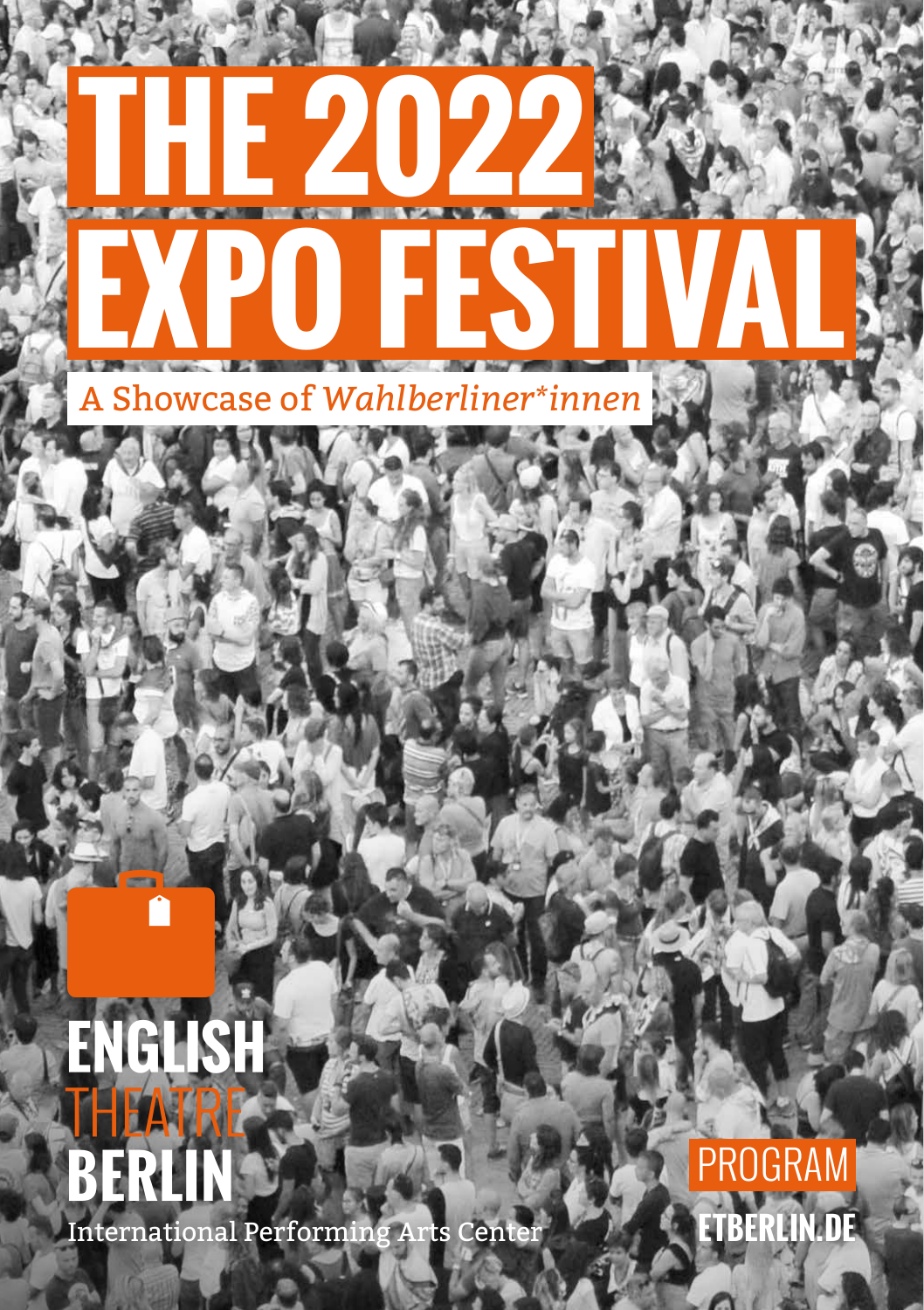## **Dear visitors,**

Welcome to the ninth edition of the annual *Expo Festival: A Showcase of Wahlberliner\*innen!*

Over the last nine years, the Expo has produced and presented more than one hundred performances of new work and work new to Berlin by international artists who have made Berlin their adopted home. In doing so, it holds a unique position in Berlin's vast cultural landscape as both a local and international festival.

Berlin's *Freie Szene*, the independent performing arts community, is remarkable for its diversity of backgrounds, artistic and aesthetic practices, working methods and philosophies. One of the Expo's most important goals is to ensure that this is reflected in the performances that make up the festival.

To that end, the 2022 Expo features a curatorial team that begins to represent the community's own diversity. Multidisciplinary artist Maque Pereyra and theater director and scholar Christin Eckart joined festival founder Daniel Brunet to select the performances for this year's festival from nearly 200 submissions based on the criteria of artistic quality, internationalism and creative diversity.

In addition to six full-length works by Grupo Oito, Olivia Hyunsin Kim/ ddanddarakim, Yotam Peled & The Free Radicals, Laia RiCa, Caroline Alves and Ulv and Ugle, the ExpLoRE format will present six different works-in-progress by Nolundi Tschudi, Kumar Muniandy, Niall Potter & Ashley Hodgson, Zoe Lohmann, ABA NAIA and COLMEIA.

It is a distinct pleasure to welcome you to Fidincinstraße to participate in eight days of exploration and exchange.

**Daniel Brunet, Christin Eckart and Maque Pereyra** Curatorial Team for the 2022 Expo

## **Wednesday, June 15 – Saturday, June 25, 2022**

The 2022 Expo is curated by **Daniel Brunet**, **Christin Eckart** and **Maque Pereyra** with technical direction and production management by **Torsten Litschko**, festival assistance by **TingAn Ying**, technical support by **Ralf Arndt** and **Eric Scheller** and lighting by **Christian Maith**.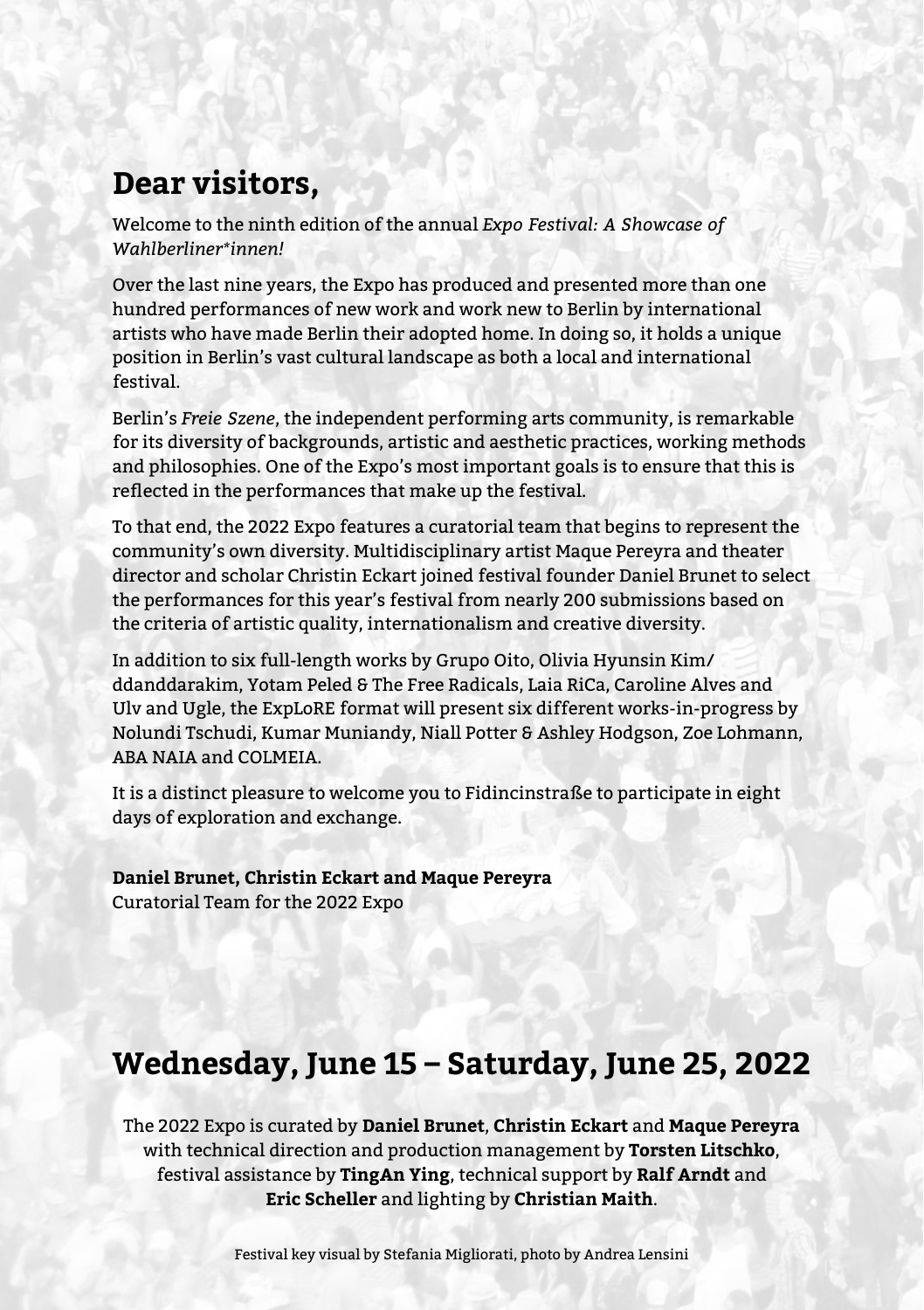# **THE 2022 EXPO FESTIVAL CALENDAR**

| 15 Wed | 8pm | <b>PRESENT BODY 2</b><br>A dance performance by Grupo Oito                                                                      |
|--------|-----|---------------------------------------------------------------------------------------------------------------------------------|
| 17 Fri | 8pm | <b>HISTORY HAS FAILED US, BUT </b><br>A dance performance by Olivia Hyunsin Kim/ddanddarakim                                    |
| 19 Sun | 8pm | ExpLoRE: Work-in-Progress<br><b>ERUPTIVA EXTRAVAGANZA - A VOLCANIC</b><br><b>DISRUPTION</b><br>A performance by Nolundi Tschudi |
|        |     | <b>9pm SECOND CLASS QUEER</b><br>A play by Kumar Muniandy                                                                       |
| 20 Mon | 8pm | <b>FAUNA FUTURA</b><br>A dance performance by Yotam Peled & The Free Radicals                                                   |
| 21 Tue | 8pm | <b>COFFEE WITH SUGAR?</b><br>A decolonial material performance by Laia RiCa                                                     |
| 23 Thu |     | ExpLoRE: Work-in-Progress                                                                                                       |
|        | 6pm | <b>VOICEMAILS FOR SUE</b><br>A play by Ashley Hodgson, directed by Niall Potter                                                 |
|        | 7pm | <b>ALL THE HEROES ARE CANCELLED</b><br>A drag king performance written and directed by Zoe Lohmann                              |
|        | 8pm | <b>THE PANEL</b><br>A staged reading by ABA NAIA                                                                                |
|        | 9pm | A FLOR DA PELE<br>An interdisciplinary performance by COLMEIA                                                                   |
| 24 Fri | 8pm | <b>TRANSATLANTICA</b><br>A dance performance by Caroline Alves                                                                  |
| 25 Sat | 8pm | <b>HIDDEN PATH</b><br>An interdisciplinary performance by Ulv and Ugle                                                          |

#### **TICKET INFORMATION**

Admission to an individual ExpLoRE work-in-progress showing costs 10  $\in$ . Admission to an individual full-length production costs 16  $\in$  (10  $\in$  students).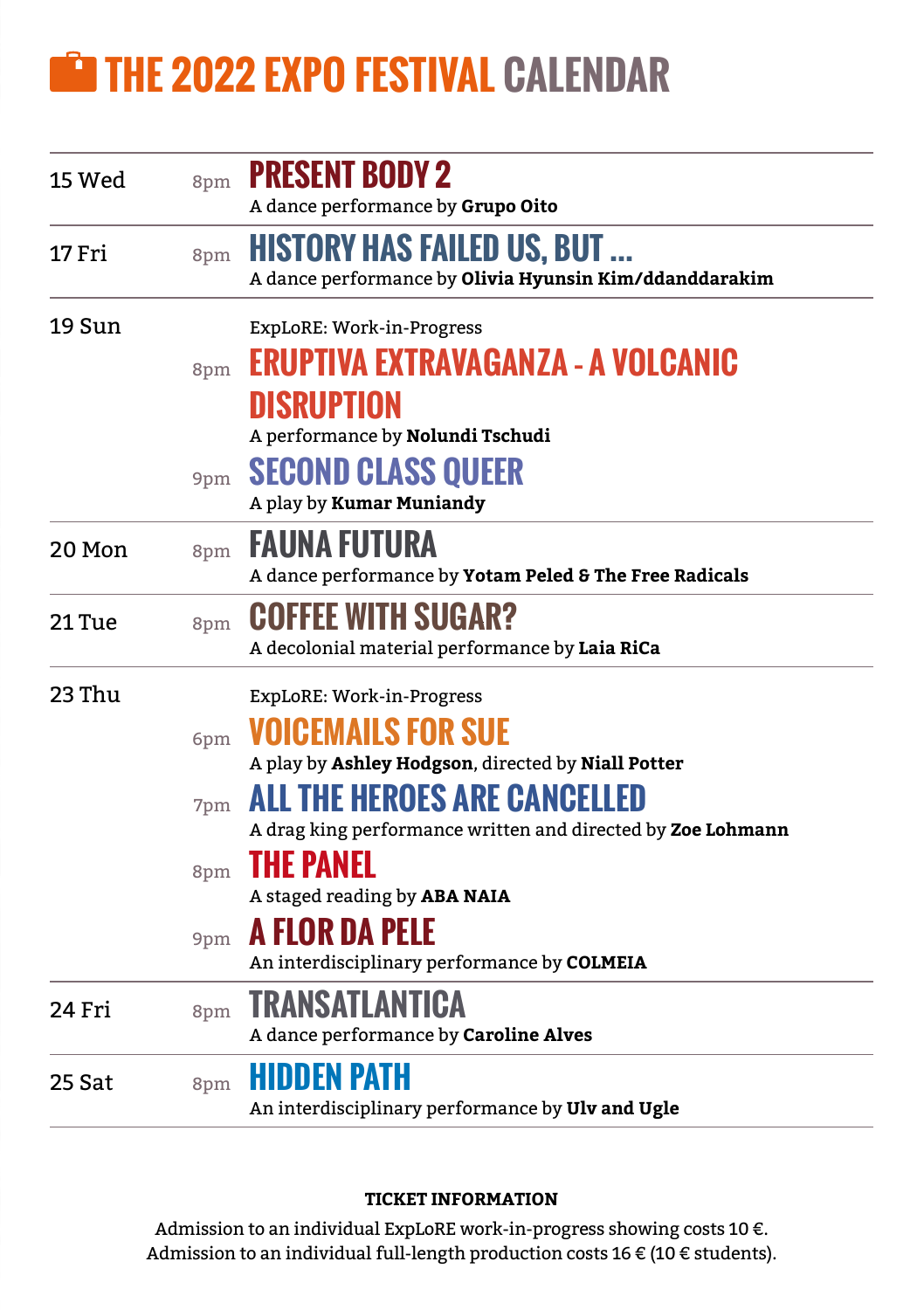### THE 2022 EXPO FESTIVAL **Wednesday, June 15 The Season of the COVE of the COVE of the COVE of the COVE of the DANCE**





Artistic Direction by Ricardo de Paula (Brazil) | Dancers: Ricardo de Paula, Natalie Riedelsheimer (Germany), Caroline Alves (Brazil), Miro Wallner (Brazil/Austria), Laura Alonso (Spain), Felix Dompreh (Ghana), Exocé Kasongo (France, Democratic Republic of the Congo), Ruben Nsue (Spain) and Nasheeka Nedsreal (USA) | Music and Cello by Eurico Ferreira Mathias (Brazil) | Installation and Costume Design by Andreina Vieira dos Santos (Brazil) | Produced by Grupo Oito | Photo by Tito Casal (Brazil/Spain)

# **PRESENT BODY 2 Grupo Oito**

In the moment of improvisation, a special, almost magical presence of the body emerges. Anything seems possible, even identity breaks free of its fixed structures and bonds and allows itself to be reinvented every moment. Using music and dance, all of the artists weave their own experiences and memories into a common whole that remains in constant motion. Thoughts and ideas flash up, are taken up by the group and develop into something else. In this way, new connections and possibilities are always created, the power of change is revealed.

*Present Body 2* is a live improvisation with dance and music dedicated to the decolonization of bodies. It builds upon the performance of *Present Body*, which was recorded in November 2020 as part of the MIMIMI Space project and presented digitally at HAU4. The new version now links the Black and white perspectives: dancers from Grupo Oito and MIMIMI Space enter into dialogue with each other. They bring in their experiences and the physical repertoire of the last productions, in which they worked on a new form of physicality and being from different perspectives, thus looking for what they have in common and what connects them. Understand the past, dance the present and dream the future in your own way!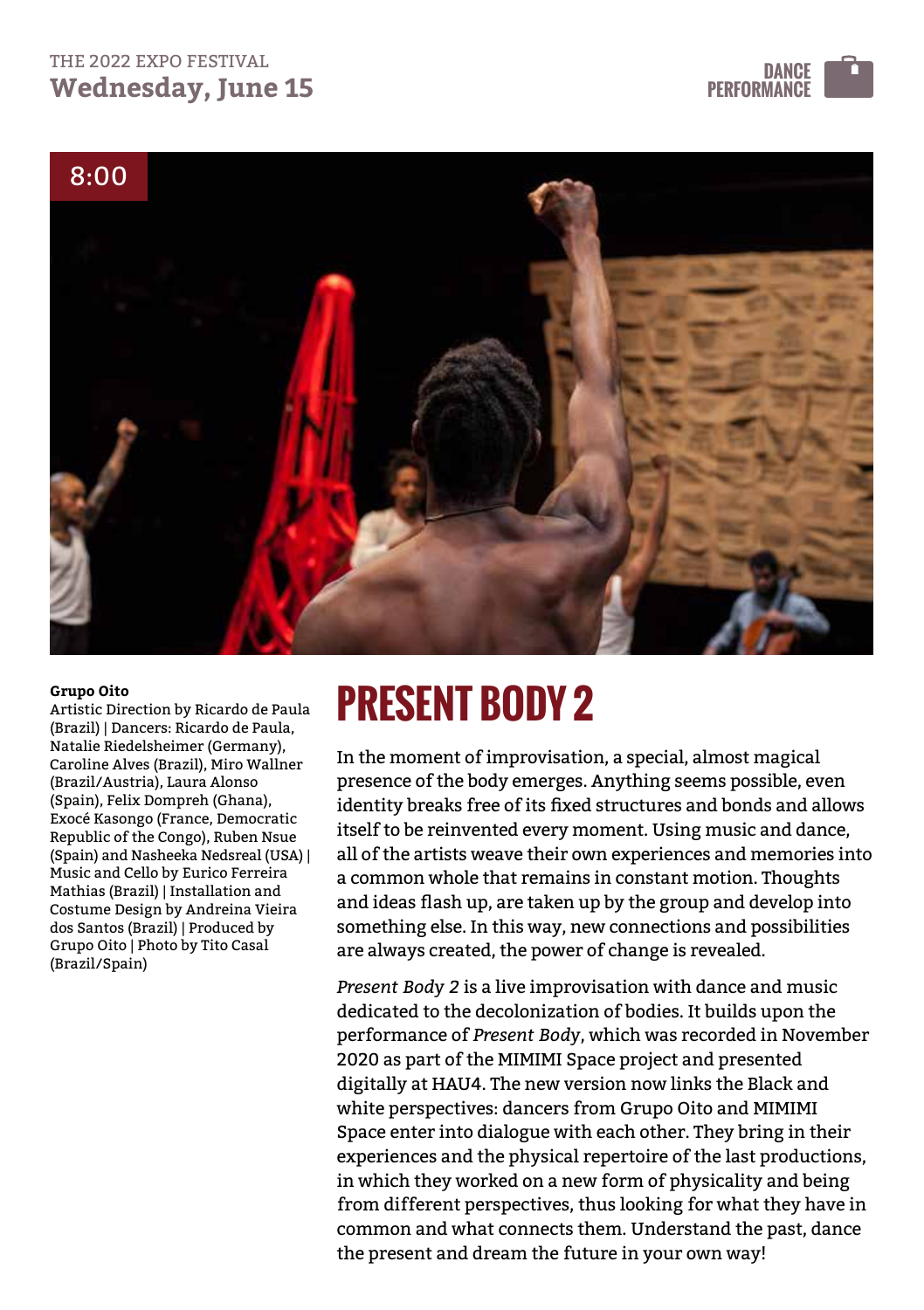### THE 2022 EXPO FESTIVAL **Friday, June 17 DANCE**<br>**Friday, June 17 DANCE**





Concept, Choreography and Performance by Olivia Hyunsin Kim (Germany) | Performance by Ji Sun Hagen (South Korea), Tatiana Mejia (Dominican Republic) and Enis Turan (Germany/Turkey) | Music and Performance by Tatiana Heuman (Germany/Poland) | Dramaturgy by Isabel Gatzke (Germany) | Artistic Consultation by Ixchel Mendoza Hernandez (Mexico) | Costume and Stage Design by Kristin Gerwien (Germany) | Light and Video Design by Jones Seitz (Germany) | Pop-Up Kitchen by Vicky Truong (Australia) | Accessibility Consultation by Hyemi Jo (South Korea) | Assistant Set Design by Luca Plaumann (Germany) Graphic by Christian Cattelan (Italy/ Germany) | Production Management by ehrliche arbeit – freies Kulturbüro [Elena Pölzer (Germany/USA)] | Photo by Dieter Hartwig (Germany)

A production by Olivia Hyunsin Kim/ ddanddarakim in coproduction with SOPHIENSÆLE. Funded by Berlin's Senate Department for Culture and Europe, the maecenia Stiftung and Fonds Darstellende Künste with funds from the Federal Government Commissioner for Culture and the Media as part of NEUSTART KULTUR.

# **COIVIA Hyunsin Kim/ddanddarakim**<br> **HISTORY HAS FAILED US, BUT ...**

If I can't dance, it's not my revolution. These words, attributed to the anarchist author Emma Goldman, serve as a starting point for the performance and accompany the choreographic investigation of protest and resistance. In what ways does a dancing body become an empowered body and what contradictions may arise from this empowerment? How can individual and collective bodies become resistant through movement? Which narratives and images of resistance linger in our memories and how can they be spoken about and shared?

Inspired by past and present revolts against injustices such as the Gezi Park protests in Turkey, the viral feminist performances of Las Tesis and the anger over the Sewol tragedy in South Korea, *History Has Failed Us, But...* recounts protest movements from the perspective of queers and people of color – people whose bodies are still read as "Other" and "foreign." The choreography combines visions of future demonstrations with existing traditional dances, such as the Korean *ganggangsullae*, which has been danced for centuries by women's groups during the full moon for catharsis, into an exchange of playful lightness and political urgency.

Throughout the evening, the dancers draw strength from physically activating specific moments, citing powerful poses and creating togetherness in solidarity together with the audience. The dancing bodies thus become a form of nonviolent opposition against discrimination and racism and enrich the imagery and ideas of political movements.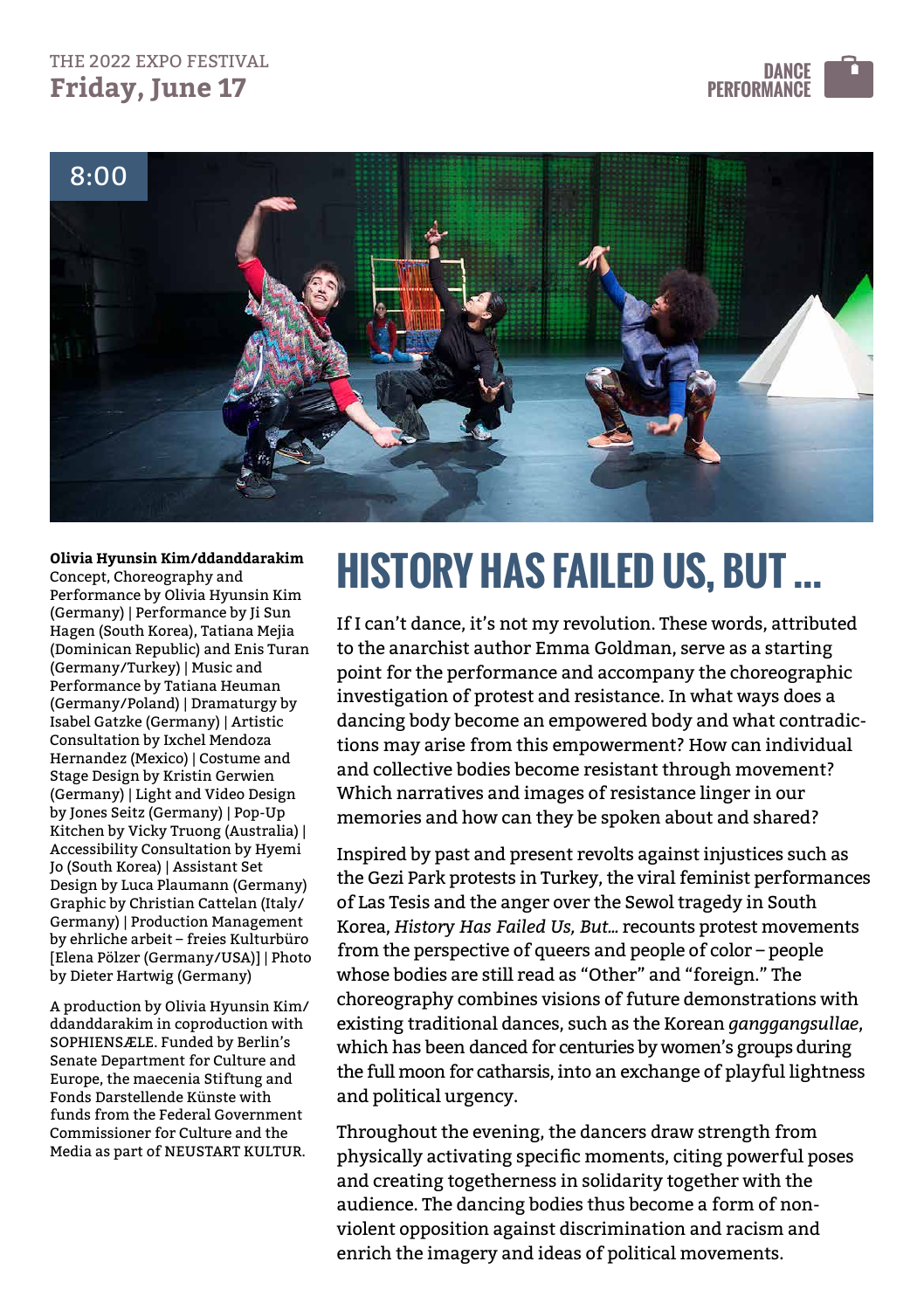### THE 2022 EXPO FESTIVAL | ExpLoRE **Sunday, June 19**



Performance, Text, Costume by Nolundi Tschudi (Germany/South Africa) | Dramaturgy by Marcus Peter Tesch (Germany) | Photo by Carsten Schenker (Germany)

# **ERUPTIVA EXTRAVAGANZA – A VOLCANIC DISRUPTION**

This vaudevillian solo performance evokes a collective eruption that illuminates the Zeitgeist of the catastrophic anew from a neo-surrealist and volcanological perspective echoing the *Dance on the Volcano* of the 1920s.

The volcano is an archaic monster and mystery. It catalyzes a collective sentiment of pent-up anger, encrusted hardenings, seething chasms and dissolves them all in a flaming spectacle. It unites decay and resurrection, filth and brilliance, unpredictable depths and catapulting heights – a striking and sparkling paradox.

With the solo performance *ERUPTIVA EXTRAVAGANZA – A Volcanic Disruption*, the performer Nolundi Tschudi impersonates the volcano as a drag-persona of the catastrophic. She dances on the edge of the abyss: dissecting the seductive power and bizarre poetry of the moment when everything threatens to vanish in destruction.



Written, Performed and Directed by Kumar Muniandy (Malaysia, United Kingdom) | Mentoring by Mojisola Adebayo (United Kingdom) | Photo by Kumar Muniandy

# **SECOND CLASS QUEER**

Actor and writer Kumar Muniandy questions his identity, queerness, internalized homophobia and experiences of racism with his play. In the midst of these terms and their politics, Kumar seeks his own truth.

Is it possible to live as a brown gay man in Germany and find healing while carrying the weight of oppression from his motherland? Set in a speed-dating event, will Kumar's leading man, Krishna, win the role he wants in this audition for love?

Through the lens of his experience as a Tamil-Malaysian queer person living in Berlin, Kumar Muniandy is developing a theater piece that investigates the connections between internalized homophobia that stems from anti-homosexuality laws of the colonial era and the structural racism he experiences.

What are the consequences of such merciless neocolonialism for the mental health of queer minorities living in Germany today? After all, Krishna, like Kumar, is on a pursuit of forgiveness and self acceptance.

**WORK-IN-PROGRESS**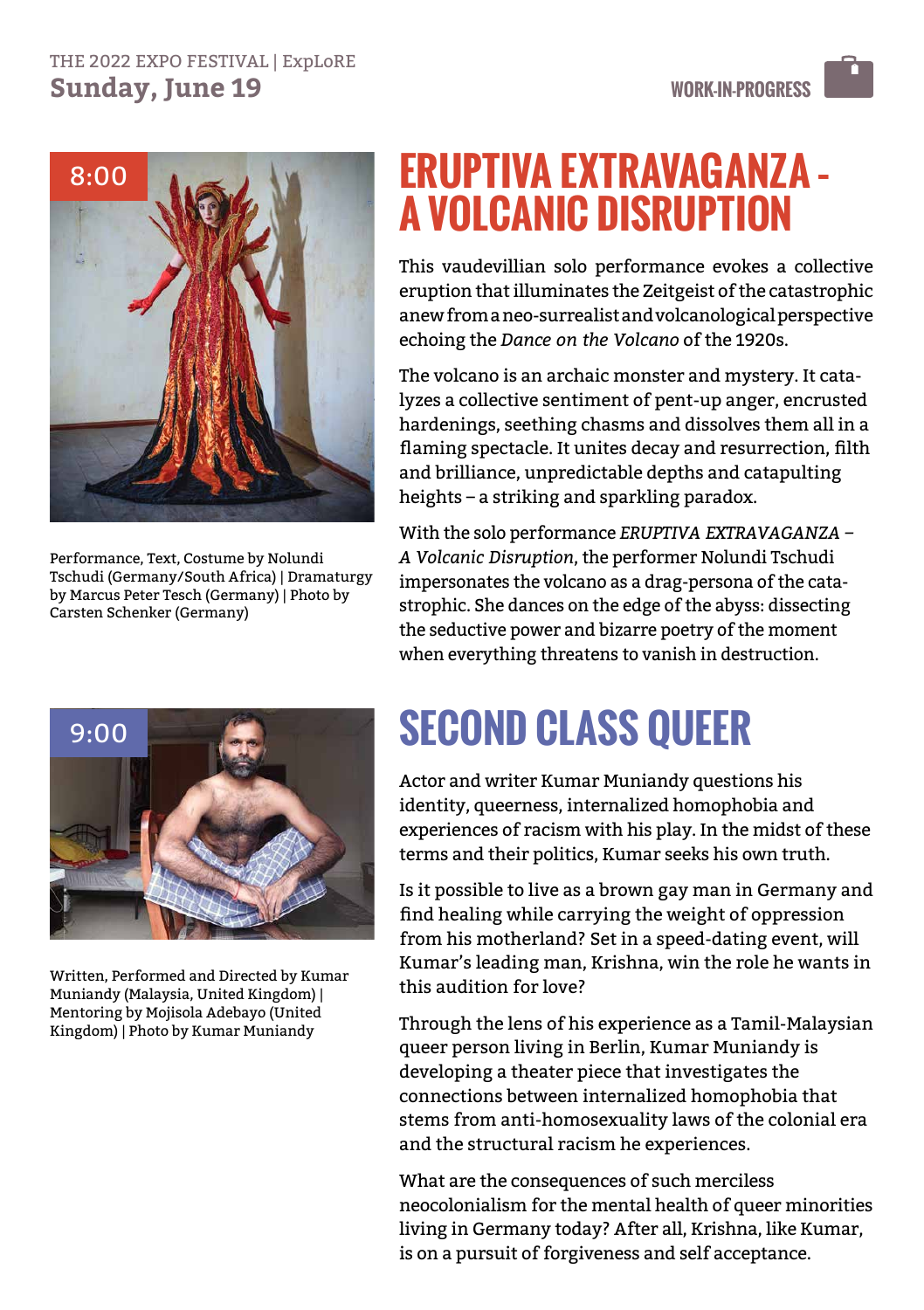## THE 2022 EXPO FESTIVAL **Monday, June 20**





**FAUNA FUTURA**<br> **Concept & Choreography by Yotam**<br> **FAUNA FUTURA** Concept & Choreography by Yotam Peled (Israel) | Collaborating Performers: Erin O'Reilly (USA), Marie Hanna Klemm (Germany), Hemda Ben-Zvi (Israel), Amie-Blaire Chartier (Canada) & Wibke Storkan (Germany) / Nitzan Moshe (Israel) | Dramaturgy by Valentin Braun (Germany) | Scenography, Costume & Object Design by Moran Sanderovich (Israel) | Sound Design & Composition by Nicolas Fehr (Germany) | Lighting Design by Hanna Kritten Tangsoo (Estonia) | Production Management by Sofia Fantuzzi (Italy) | Tour & Project Management by Laia Montoya/TINA Agency (Spain) | Photography and Video by Valentin Braun (Germany)

Co-produced by TanzLabor Ulm and EISFABRIK Hannover, supported by Fonds Darstellende Künste with funds from the Federal Government Commissioner for Culture and the Media, Niedersächsische Lotto-Sport-Stiftung, Landeshauptstadt Hannover, the Israeli Embassy in Italy and through a residency at PimOff Milan.

*Fauna Futura* takes us into a space that is engulfed by nature. It is a ritual of transformation, a journey of five into their own bodies as into the body of the land.

A landscape in constant motion asks them to forget, to submit, to become. They travel together like roots and branches, expanding, climbing in different directions, to pass by osmosis into a new being, the animal of the future.

Yotam Peled & The Free Radicals deconstruct mythology and explore the evolution of humanity into a new species. They create an archive of extinct organisms and lost techniques that contrast with our role as destroyers of the planet. The performance integrates forms of new circus into dance, hyper(sur)realistic images, objects and costumes to create a unique universe.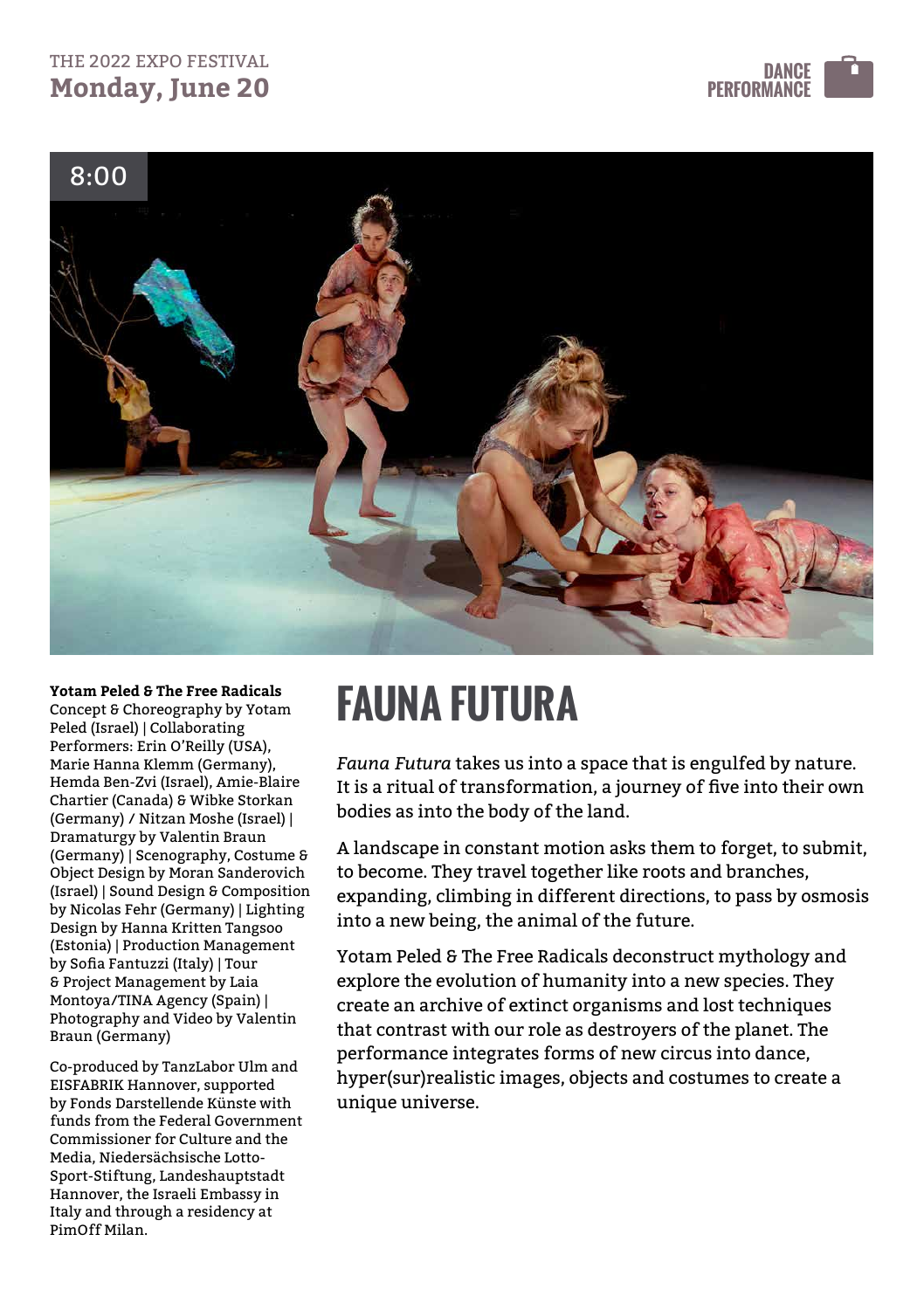## THE 2022 EXPO FESTIVAL **Tuesday, June 21**





#### **Laia RiCa**

Artistic Direction, Text and Performance by Laia Ribera Cañénguez (El Salvador) | Dramaturgy and Outside Eye by Antonio Cerezo (Mexico) | Live Music by Yahima Piedra Córdova (Cuba) | Live Visuals by Daniela del Pomar (Spain) | Artistic Collaboration by Leicy Valenzuela (Chile) | Stage Design by Marian Nketiah (Germany) | Lighting Design by Vanessa Farfán (Mexico) | Dramaturgical Advice by Ruschka Steininger (Germany) | Production Assistance by Rodrigo Zorzanelli Cavalcanti (Brazil) | Photo by Pablo Hassmann (Chile)

With film material from *Die Zivilisationsbringer* by Uli Stelzner and Thomas Walther and poem fragments by Rosa Chávez.

A production by Laia RiCa in co-production with GFP/das wunder. Internationale Figurentheaterfestival Funded by the Individual Project Funding program of Berlin's Senate Department for Culture and Europe. The research was supported by the Schloss Bröllin Residency Programme, Fidena Residency Program and the #TakeCare Residency of Fonds Darstellende Künste.

# **COFFEE WITH SUGAR?**

*Coffee with Sugar?* is a production between material performance, biographical and documentary theater. The two materials coffee and sugar determine the stage in their most different states. Beginning from them, German immigration stories in Central America and their colonial continuities are negotiated. The performer Laia RiCa grew up in El Salvador and Germany. She brings this biographical experience to the piece: the struggle between two worlds, the constant suspicion of betrying her "roots" and the questioning of feelings of inferiority and superiority. From coffee beans and cotton candy, biographical material and historical sources, video fragments and live music, a visually powerful and dense production emerges.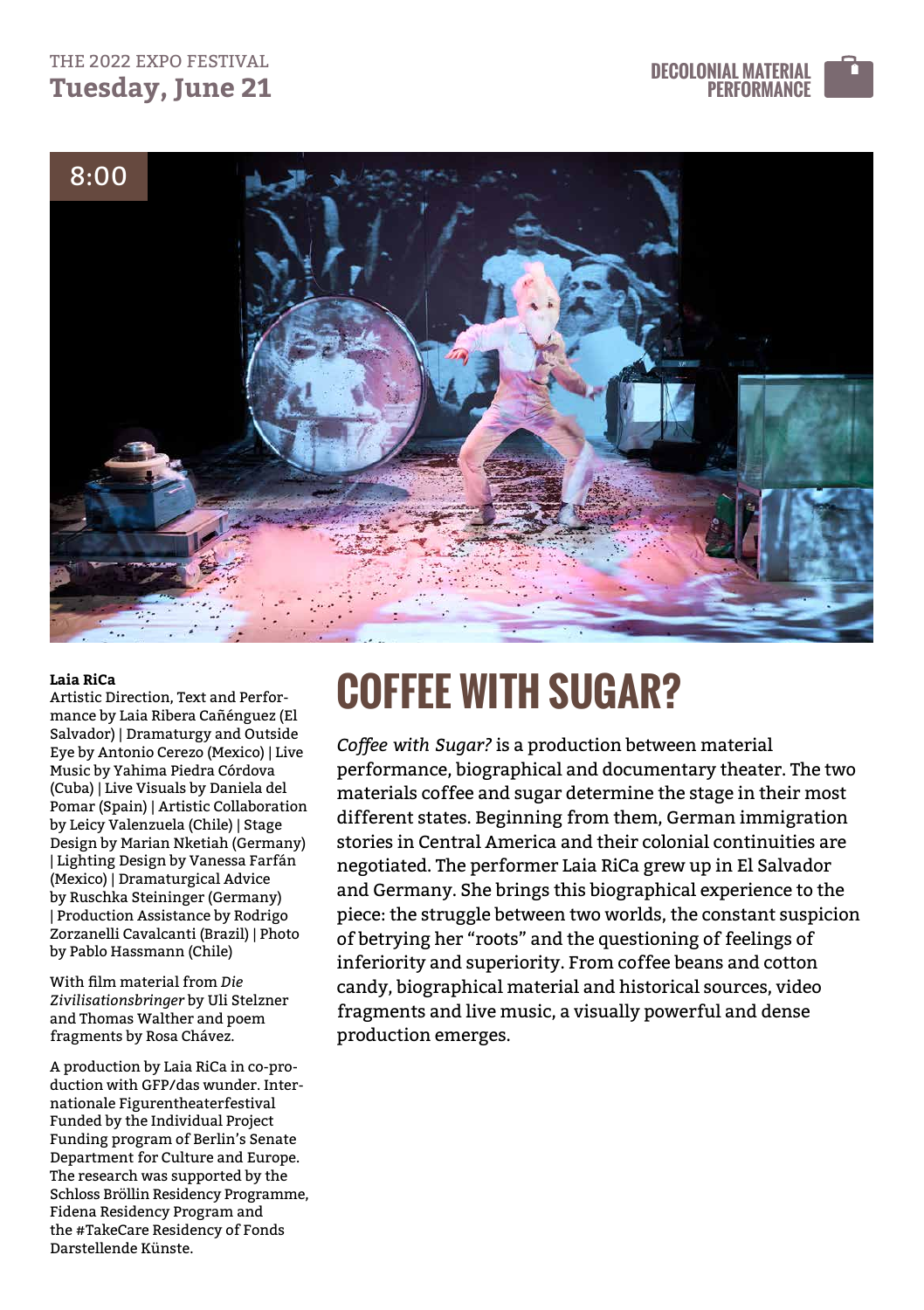

Directed by Niall Potter (United Kingdom/Germany) | Music, Script and Performance by Ashley Hodgson (United Kingdom/Italy)



Written and Directed by Zoe Lohmann (Germany)| Performed by Zero Pilnik (Brazil), Dor Hyman (Israel) and Zoe Lohmann | Dramaturgy by Zee Hartmann (South Africa) | Video Design by Tony Stewart (United Kingdom)



Directed by Kysy Fischer (Brazil) | Performed by Rafuska Marks (Brazil), Teija Vaittinen (Finland), Julian Correia (Brazil) | Dramaturgy and Performance by Jaika Bahr (Germany) | Written and Performed by Leonarda Glück (Brazil)



Concept by COLMEIA | Directed and Performed by Ana Ornelas (Brazil), Michelle Tartarotti (Brazil), Rodrigo Zorzanelli (Brazil) and Stephanie Day (Brazil) | Set and Costume Design by Andreina Vieira dos Santos (Brazil)

# **VOICEMAILS FOR SUE**

What price is worth paying in pursuit of a dream? And at what point does that dream become a nightmare? A struggling musician bets everything on a myth. Until all he can do is run.

Photo by Owan Astles (United Kingdom)

# **ALL THE HEROES ARE CANCELLED**

**DRAG KING PERFORMANCE**

Action Heroes, Badasses, Rockstars, Bad Cops, Punks, Freaks and Tough Guys. What happens when all your adolescent heroes are cancelled? *All the Heroes Are Cancelled* is a show about gender performance, authenticity and the way we navigate building our public and private personas.

Photo by Zoe Lohmann

# **THE PANEL**

#### **STAGED READING**

*The Panel* is a talk show in the form of a staged reading in which five unique personalities engage in a heated, polarizing and humorous discussion about political conditions of the world. These five guests turn a common and civilized conversation into the most unsuccessful debate in history.

Photo by Annelize Tozetto (Brazil)

# **A FLOR DA PELE**

**PERFORMANCE**

In Brazil, the people say they are *à flor da pele* (at the flower of the skin or inflorescent skin) when they find their emotions overcoming their reason, just like sweat involuntarily blossoms through the pores of the skin. It is a moment of excitement, fear, anxiety and physical effort, a moment guided by their non-rational knowledge and deepest desires, their anger and their erotica.

Photo by Michelle Tartarotti

**PLAY**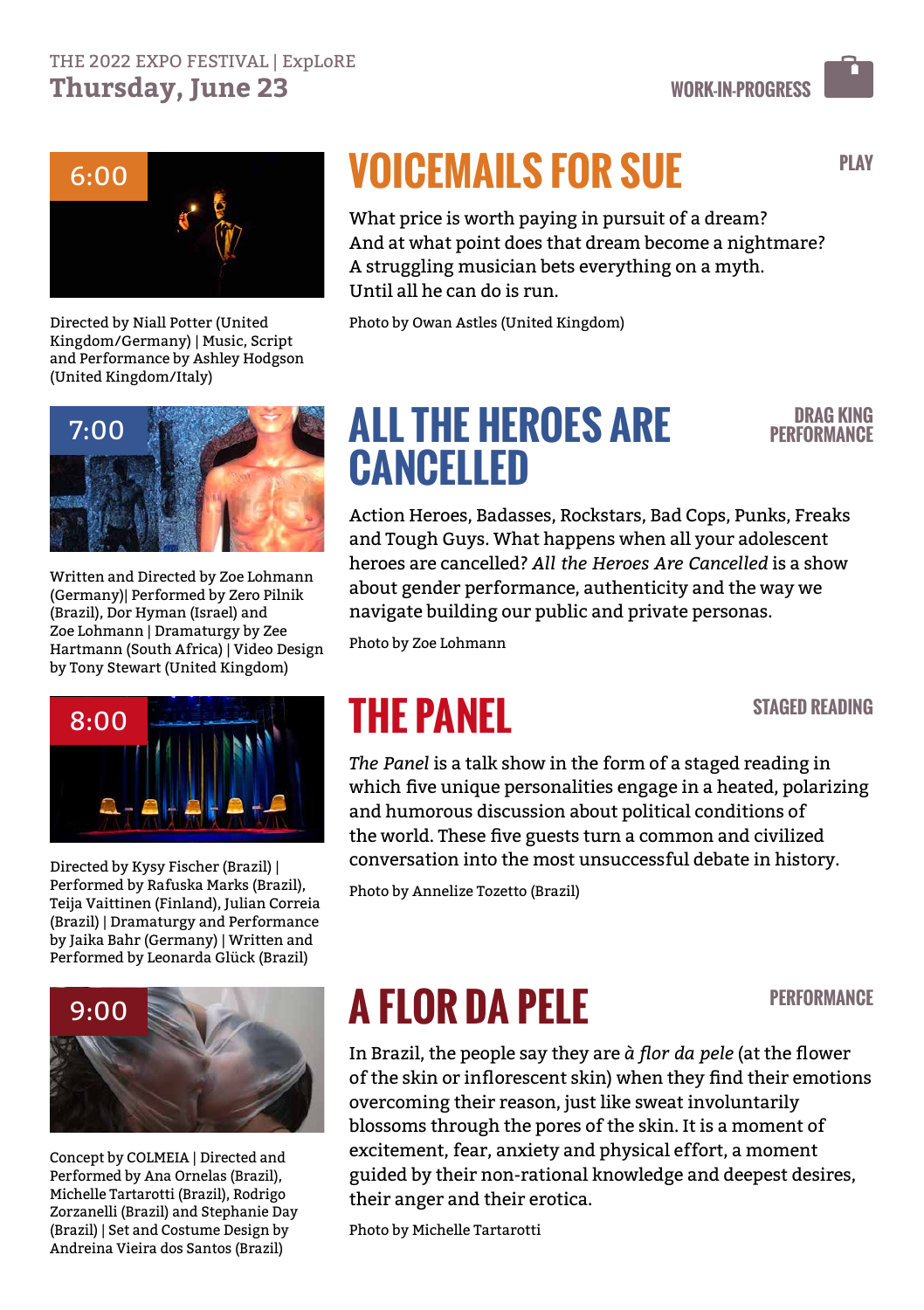## THE 2022 EXPO FESTIVAL **Friday, June 24**





#### **Caroline Alves**

Direction & Choreography by Caroline Alves (Brazil) | Choreography Assistance by Mareike Jung (Germany) & Miro Wallner (Brazil/ Austria) | Dramaturgy by Nora Tormann (Germany) | Assistant Direction by Marina Sarno (Brazil) | Music by Marina Sarno | Lighting Design by Raquel Rosildete (Brazil) | Costume Design by Andreina Vieira dos Santos (Brazil) | Set Design by Daniela Bevervanso (Brazil) | Acting Coach: Marcela Dias (Brazil) | Texts by Caroline Alves | Text Coach: Marie Yan (France) | Video Artist: Tito Casal (Brazil/Spain) | Translation & Subtitles by Panthea | Production: MIFRUSH Production – Micaela Trigo (Brazil/Portugal) & Urszula Heuwinkel (Poland) | Photo by Sebastian Runge (Germany)

Supported by Fonds Darstellende Künste with funds from the Federal Government Commissioner for Culture and the Media

# **TRANSATLANTICA**

Through an autobiographical reappraisal of choreographer Caroline Alves' family history, the solo performance *Transatlantica* delves into the voids between Brazil and Europe, between past and present. It is one among many family histories that are marked by settler colonialism in Brazil: histories based on the erasure of indigenous ancestors, carrying colonial continuities into the present. Following the traces of Senhorinha, the indigenous great-great-grandmother of whom only the colonial name remains, Caroline Alves explores the violent nexus of patriarchy and colonialism.

*Transatlantica* interweaves dance and storytelling, atmospherically oscillating between the elements of the stage set: the crystalline cold of a block of ice and the spreading, reflecting water that connects the continents. With tenderness and rage, Caroline Alves confronts her ancestral history and present, searching in the voids of the "official narrative" for the place from which to speak with her own words and movements that may break with the vast silence.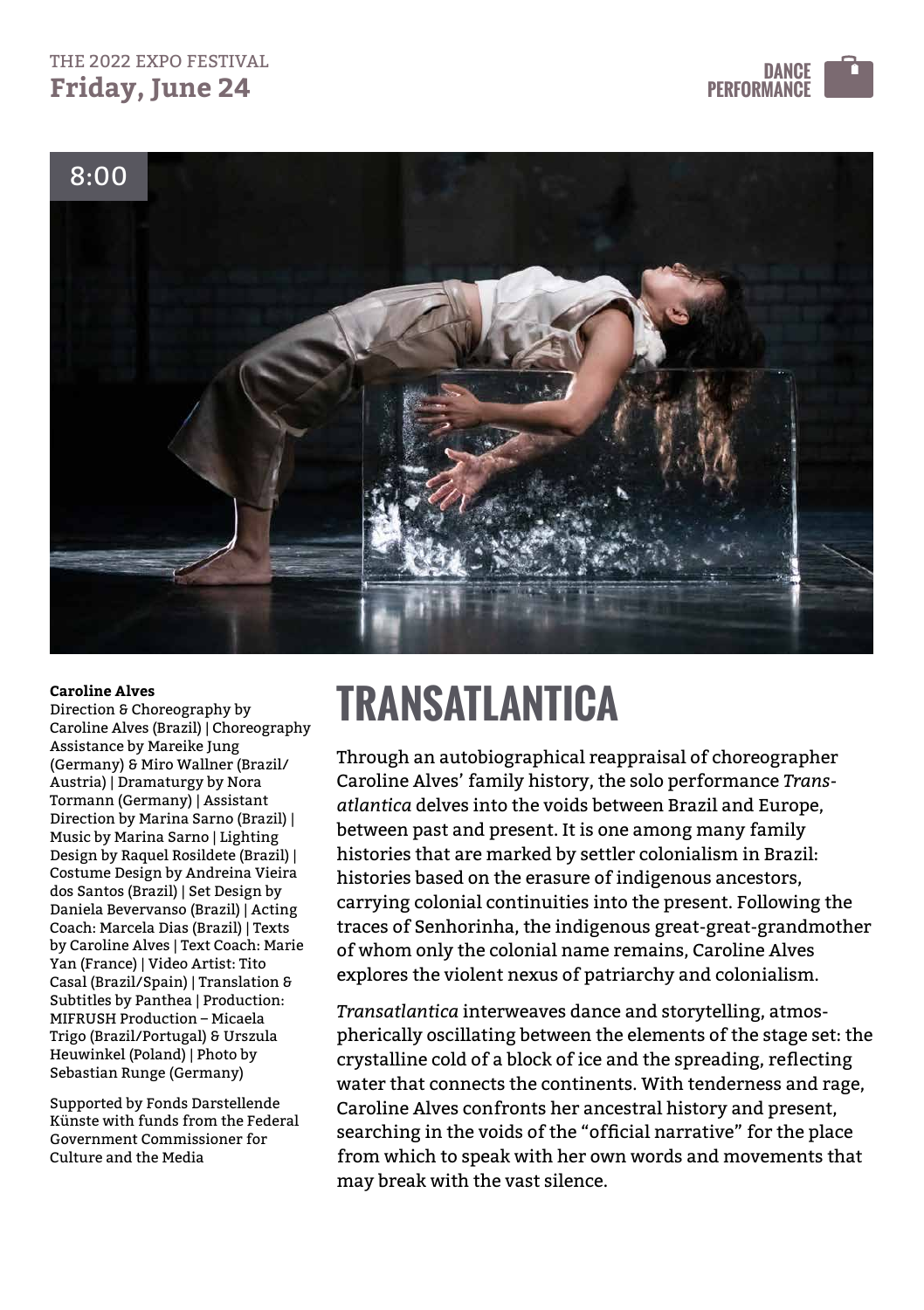## THE 2022 EXPO FESTIVAL **Saturday, June 25**





#### **Ulv and Ugle**

Written by Camilla Therese Karlsen (Sápmi/Norway) | Dramaturgy by Mari Moen (Norway) | Choreography by Maria Marta Colusi (Argentina) | Joik Composition by Torgeir Vassvik (Sápmi/Norway) | Music Composition by Tommy Jansen (Norway) | Costume Design by Anne Berit Anti / Abanti (Sápmi/Norway) | Lighting Design by Øystein Heitmann (Sápmi/ Norway) | Circus Poet: Camilla Therese Karlsen | Dancer: Gerd Kaisa Vorren (Norway) | Physical Actor: Raul Vargas Torres (Colombia) | Joik Performance by Torgeir Vassvik | Music Performance by Tommy Jansen | Produced by Riksscenenen (Andreas Ljones) and Camilla Therese Karlsen | Photo by Knut Utler (Norway)

Co-produced with Riksscenen and Dramatikkens Hus

Produced with support from: Sámediggi, Dáiddafoanda, FrittOrd!, Norsk Kulturfond, Fond for Lyd og Bilde, Oyoun Berlin, Tanzfabrik Berlin, Figurteateret i Nordland

# **HIDDEN PATH**

In the days of old, the Sámi people would say that we had to follow hidden paths to avoid those who want to harm us. There is a parallel to how the Sámi identity went on a hidden path during the hard Norwegian assimilation process. Now, generations of Sámi live with shame and deny their heritage, the painful story of many indigenous people in this world. In the interdisciplinary production *Hidden Path*, the cliché of indigenous heritage is questioned along with the problem of not being "Sámi enough". How can this be fixed? How do we "unshame"? Using a combination of Sámi joik music, poetry, contemporary dance, contemporary circus, music and projections, this production tells a story about assimilation, shame, identity and belonging.